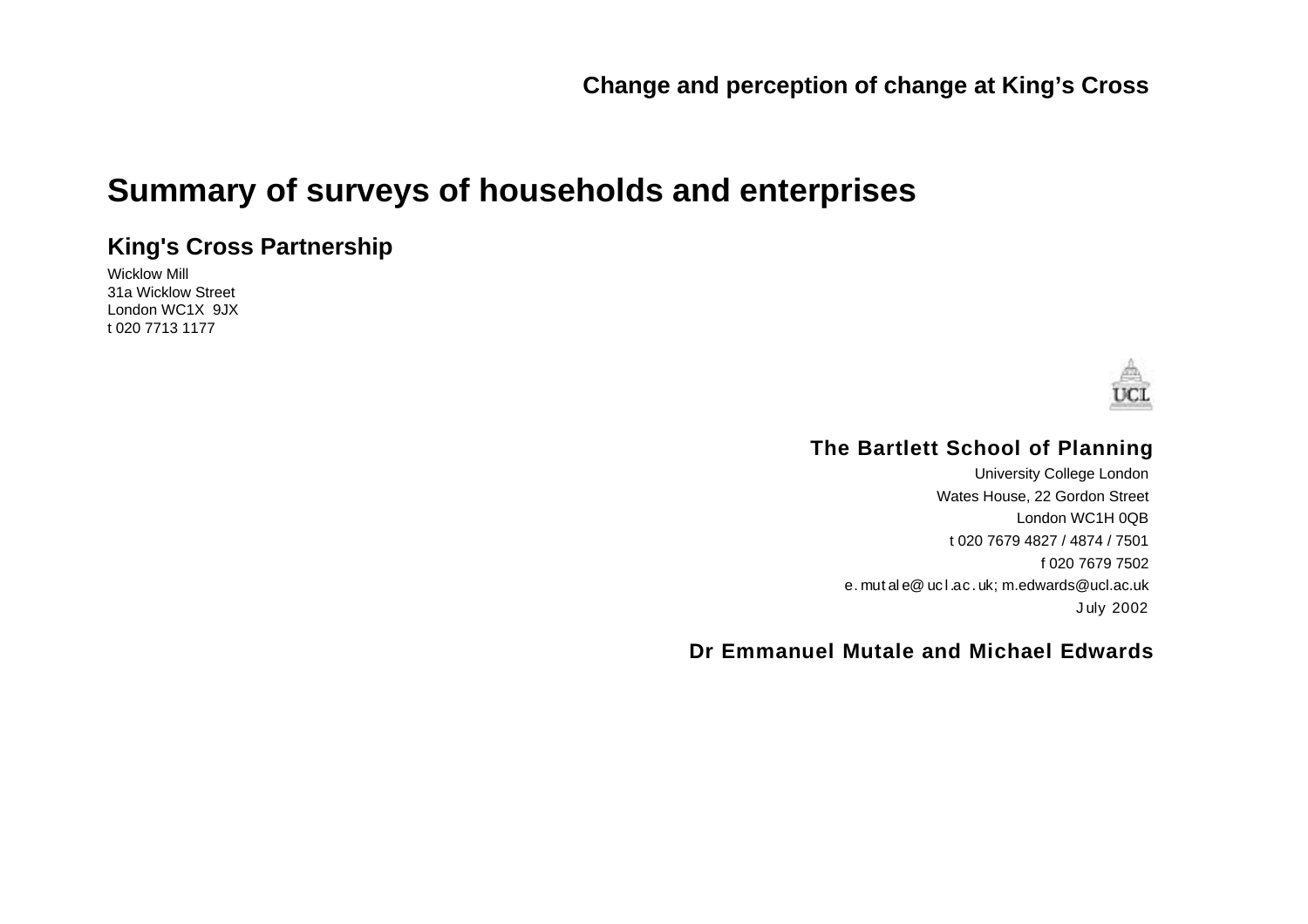### **Contents**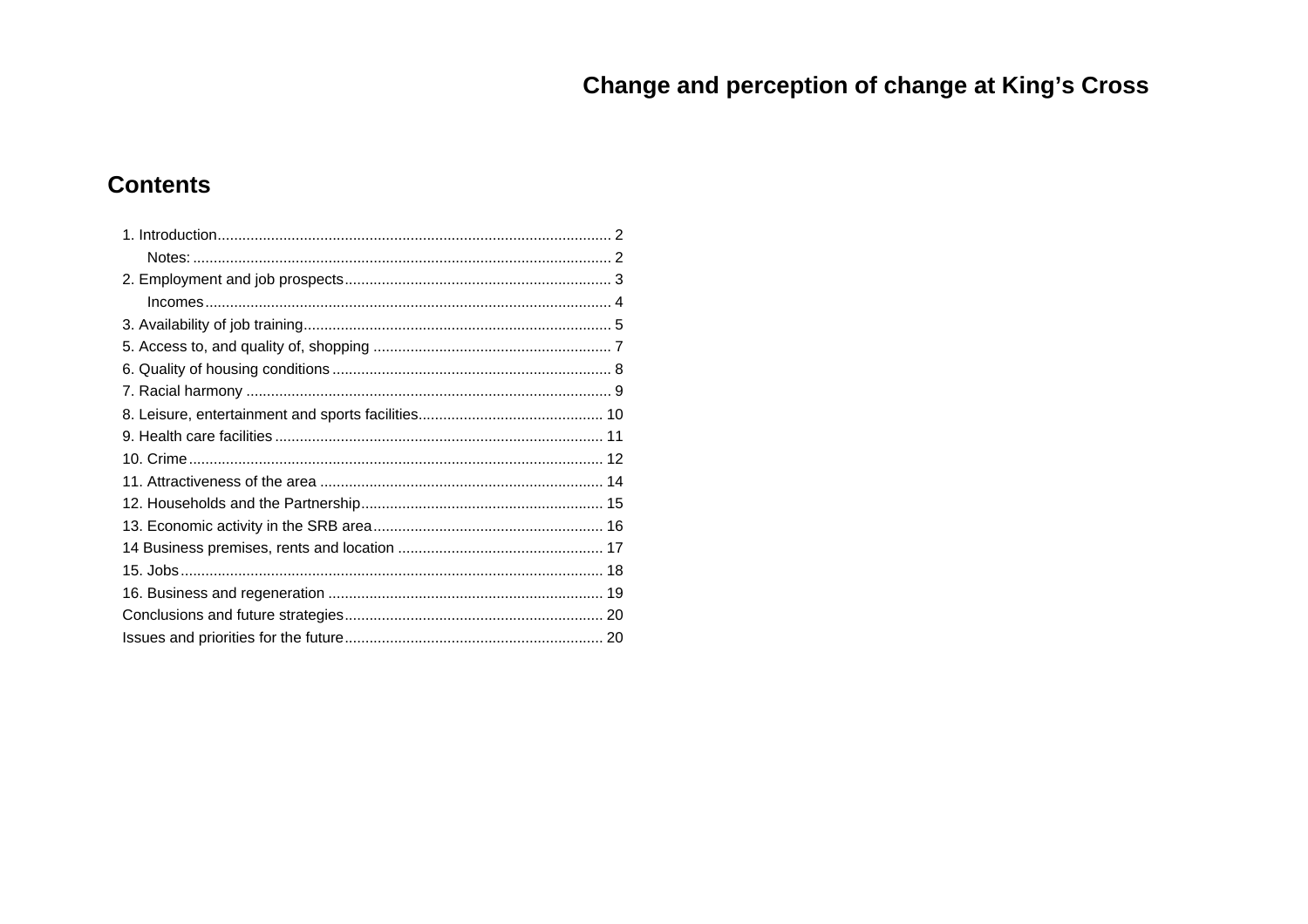#### *1. Introduction*

In December 1995, the Government Office for London (GoL) approved funding of £37.5m over a period of seven years to complement expected transport and development investments and to regenerate King's Cross by: promoting small businesses, fighting crime, improving the physical environment, encouraging the creation of jobs, improving public sector housing, improving education and training, and generally enhancing the quality of life in the area.

 In the Summer of 1999, the research team at the Bartlett School of Planning, University College London, was commissioned by the King's Cross Partnership (KCP) to undertake a four-year programme evaluating and monitoring the process of urban regeneration in the area. Two major surveys, one with households and the other with businesses, were conducted from May 2000 to June 2001 with the purpose of establishing a mid-term baseline of the area.

A planned second cycle of surveys has been deleted by the Partnership because of the later-than-expected completion of the CTRL and because the results would not all be available before the Partnership winds up in March 2003.

This short report summarises findings from the two major surveys of 2000/1 - of households and of employers - focussing especially on questions about how respondents perceived the area and the work of the Partnership. These aspects receive most attention in the summary because they are the closest the research now comes to offering any evaluation of how the Partnership has performed.

This summary report is designed to initiate discussions which will help in focussing the remaining months of the research project. Those discussions will be further informed by the next report, the scope of which is indicated in the conclusions to this summary.

#### *Notes:*

There are two long reports, presenting the full survey results, and these may be downloaded free from the Internet at

#### <http://www.bartlett.ucl.ac.uk/research/planning/kx>

Many of the diagrams in this summary and in the main reports will be clearer in the electronic versions as those are in colour.

In many of the charts, responses are broken down by main ethnic groups, by length of residence and by housing tenure.

In the 'length of residence' breakdown, people who have lived here for more than 10 years are termed 'long', those here for 5-10 years are 'medium'. Shorter-term residents (up to 4 years) are excluded from the analysis in diagrams where the questions relate to changes over 'the last 4 years'.

In data from the survey of employers, the results reflect a weighting process designed to give accurate expression to characteristics of the whole set of employers in the area, with a correct weighting of small, medium and large firms. Details of this weighting process are given in the full report. Small firms have fewer than 25 workers, large firms 200 or more.

#### *Thanks...*

...for assistance in survey and analysis work from: Musa Ndengu, Helia Evans, Joseph Lungu, Joram Odus, Omar Karshe, Shahid Hassain, Olga Hoque, Altaf Hossain, Shamsul Khan, Apollo Arikod, Marijn Fraanje, Helena Rostedt, Wilfredo De Vera, Abdel Erraou. Without the skilled and commited work of this local team of interviewers, these surveys would have been much less rich in the picture they give of the area. Thanks also to the many hundreds of citizens and enterprise managers who took time and care to respond in interviews.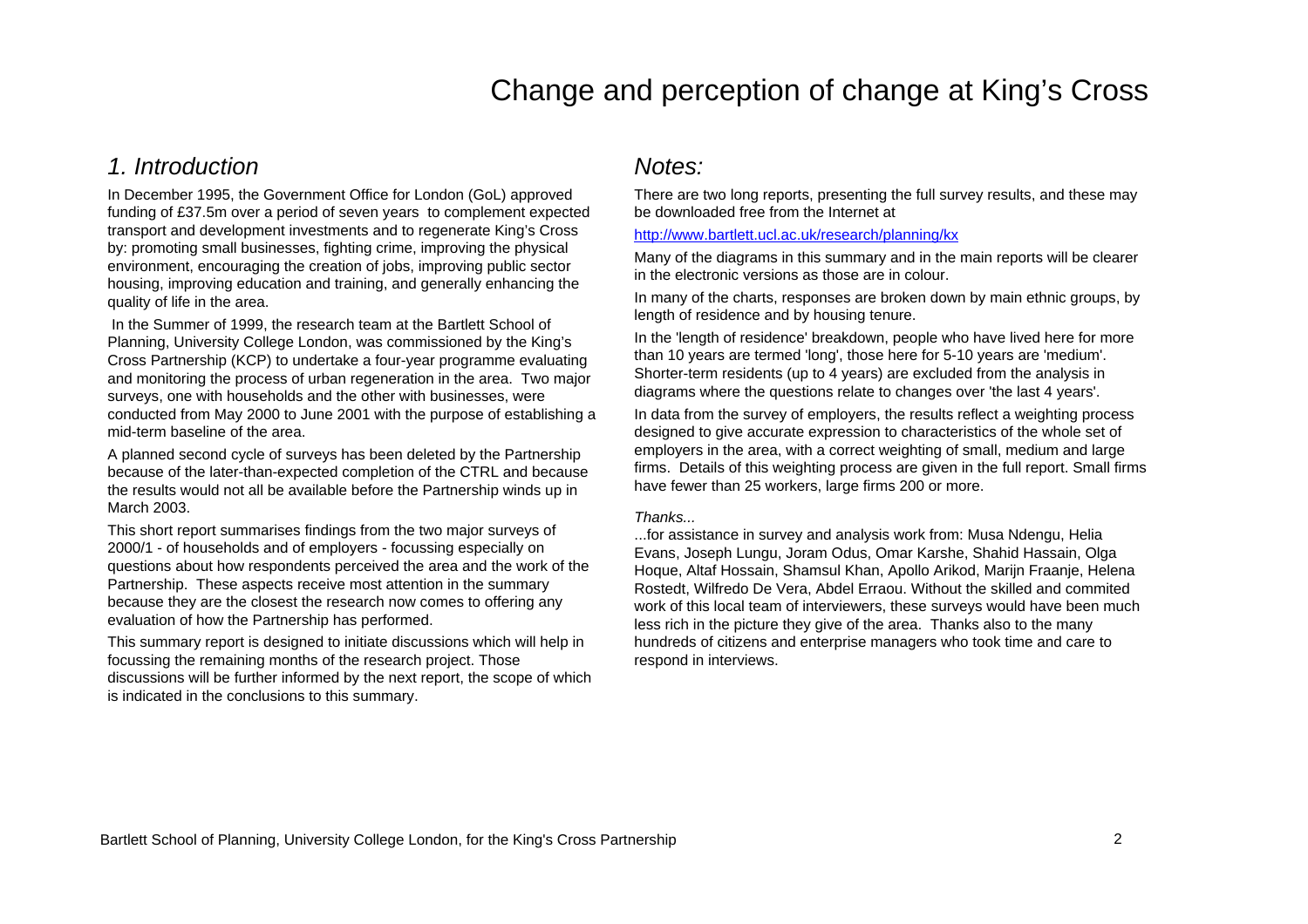### *2. Employment and job prospects*

Unemployment is one key indicator of the level of poverty and deprivation and hence quality of life - in an area. Residents were asked to state whether employment prospects had changed for the better, got worse or stayed the same in the last 4 years.

Overall, 19% considered that employment prospects had improved compared to 11% who claimed that they had got worse. A significant 29% stated that the situation had not changed, with an even greater percentage (40%) expressing no opinion at all. When these responses were analysed within each ethnic group, the Bangladeshi community were much more positive with 40% saying that employment prospects had improved compared to only 10% for the blacks and 13% for the whites.

About half of the survey population was employed at the time of the survey. White people were more likely to be working than black people, and Bangladeshi people least likely to be working. Men were slightly more likely to be employed than women, especially in the Bangladeshi community.

Employment was spread across many sectors, with a tendency for Bangladeshi people, and younger people generally, to be relatively concentrated in catering work.

The proportions working locally were highest among Bangladeshis, followed by whites, with black people most widely spread across London.

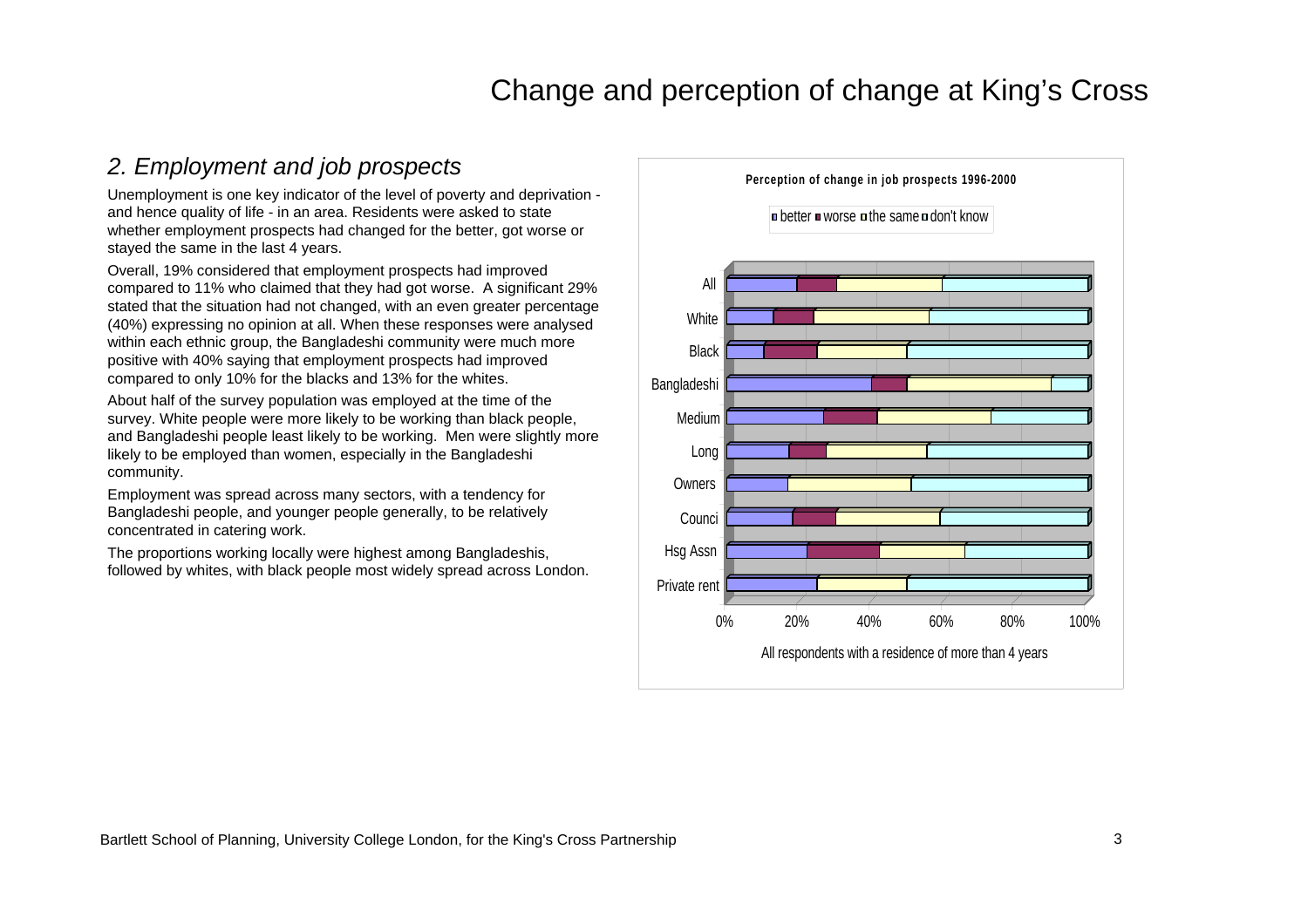#### *Incomes*

Taking all sources of gross income (earnings, benefits and pensions) huge differences are apparent between rich and poor and among ethnic groups.

Looking at the lower end, 17% of white households had a weekly per capita income of less than £60; this proportion rose to 41% among black households and was 68% among the Bangladeshi households. At the other end, 35% of white households had a weekly per capita income of over £200 compared to 5% for black and Bangladeshi households. Even among white people, however, there are substantial numbers of poor households.

Differences in per capita income were more pronounced with ethnicity than on other variables owing to the combination of low household incomes and comparatively large households among ethnic minority groups particularly Bangladeshis.

Households were asked about their sources of income: and many had multiple incomes coming into the house – salaries, pensions and various kinds of benefits. Among the 297 households replying, 653 income sources were reported.

It is important to stress that two thirds of the mentions were of state benefits or pensions of one kind or another, while only a third of the mentions were of employment incomes or occupational pensions. The analysis does suggest that poverty in the area may be due as much to low benefit levels as to low earnings levels.

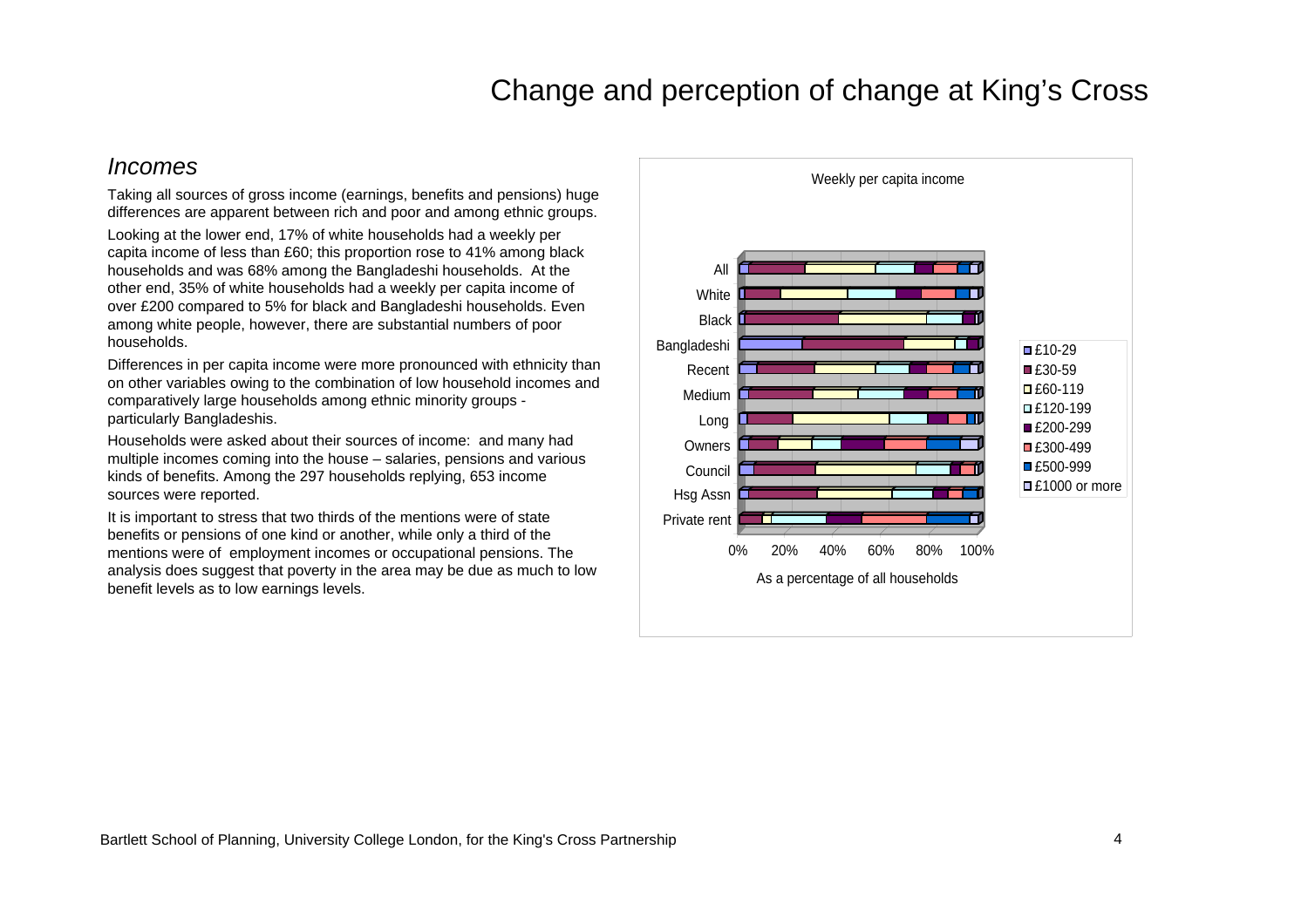### *3. Availability of job training*

On the availability of job training, 24% of all respondents said that this had improved compared to only 5% who said it had got worse. While only 16% said that training had remained the same, 56% said they did not know, making this the one aspect on which the majority of respondents could not offer an opinion. This is so despite the Partnership's focus on training programmes through Tracks Towards Employment - a centre providing advice, guidance, basic skills and training support to help residents access further training, education and employment.

Although we are talking about very small numbers actually taking part in job training (17 in the whole sample), what was noticeable is that black and Bangladeshi respondents were all on 'other training schemes' outside the mainstream government training provisions such as New Deal etc. It is possible that these 'other training schemes' include KCP advice, guidance and job preparation training programmes which have been targeted at the most disadvantaged. To the extent that King's Cross training projects aim to complement, add value and close gaps in mainstream training provision in the area (Deborah McLean, KCP Community Forum, May 2001), it could be argued that the Partnership is making progress towards this objective. For example, over 80% of new entrants on the Vocational Training Project were reported to come from minority ethnic groups, as were over 50% of those progressing into employment (Philip Morris, End of Year 5 Key Indicators report, April 2001).

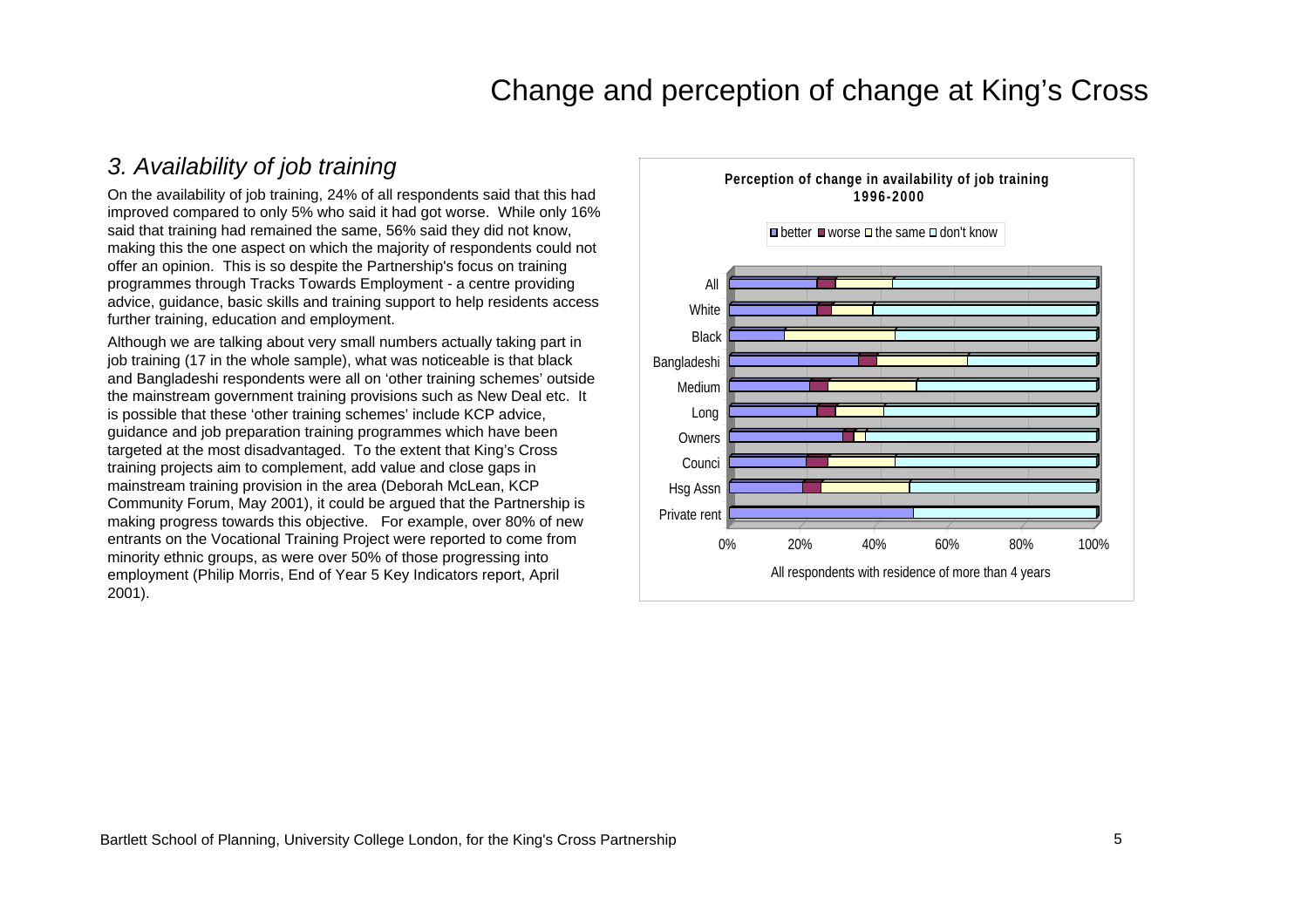#### **4. Standard of education available**

Education is a big factor in shaping people's quality of life as it has a determining influence on life chances/opportunities. When respondents were asked whether the standard of education available had changed,15% reported that things had changed for the better while 16% said it had changed for the worse with 26% claiming it had remained the same and an overwhelming 43% saying that they did not know.

As for jobs and training, there were again proportionately more households within the Bangladeshi community (40%) perceiving improvement compared to only 16% of black households and 13% of the white households.

Among those out of work, lack of educational qualifications had made it harder for them to find work - reported especially by black respondents and problems with English (especially reading and writing) were seen as a barrier, especially by Bangladeshi people.

There were 228 children below 18 spread through over half of all households sampled in the area. Thirty-nine percent of households had children aged between 0-10 years and 22% had children in the 11-18 age group. The proportion of households with children was found to be considerably higher within the two ethnic minority groups compared to white households. There was also a tendency for households with children to be recent- or medium-term arrivals in the area (and to be living in council or housing association tenancy) as opposed to long-term residents (or in owner-occupied housing or private rent).

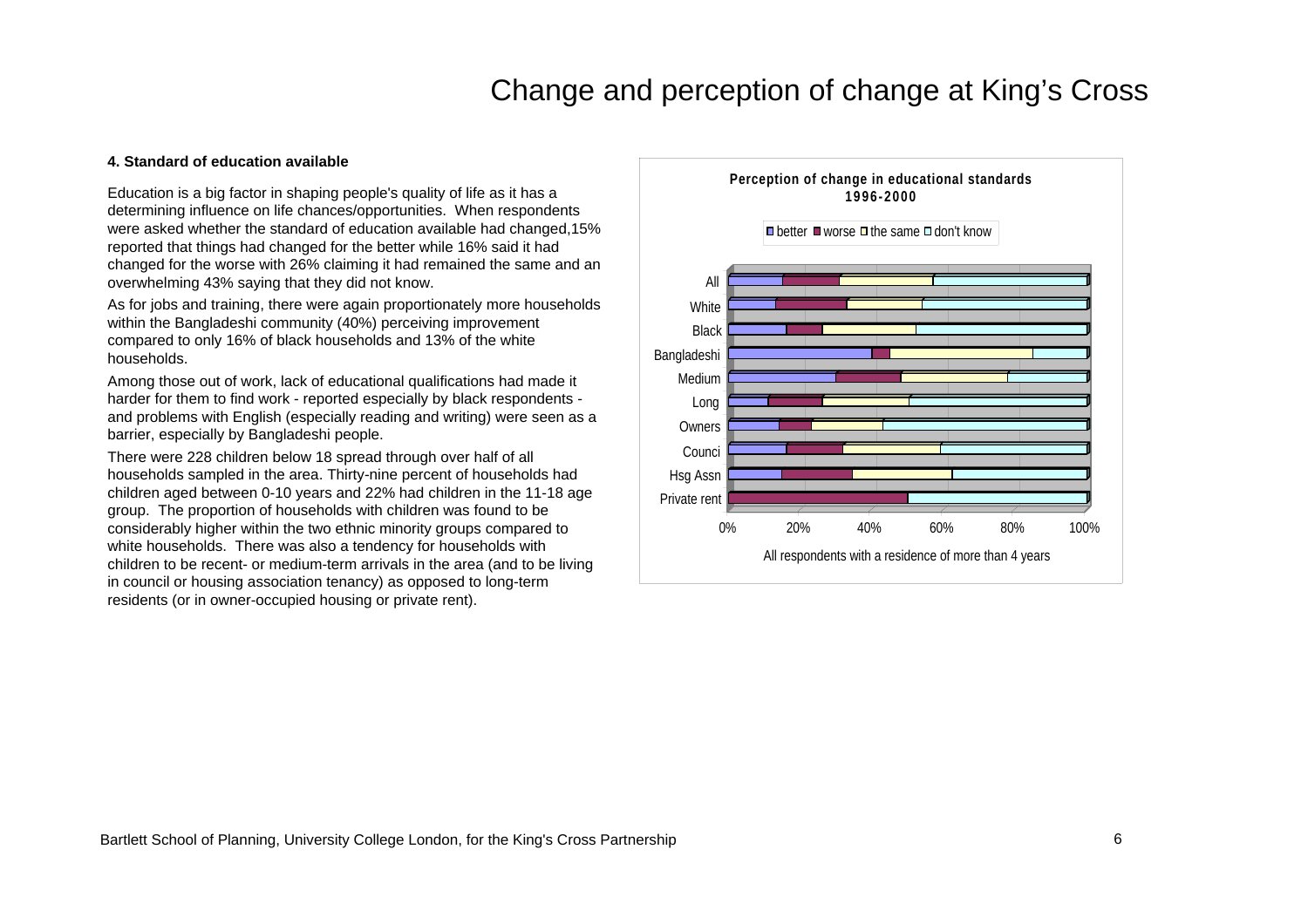### *5. Access to, and quality of, shopping*

Households were also asked to give their opinions on the changes in access to, and quality of, shopping.

in contrast to the earlier three questions on employment, education and training in which many households remained without a clear view, most households had an opinion on shopping.

Although King's Cross still lacks any substantial stores (in size) and also any mid-range or up-market multiple traders compared to the adjoining areas (Upper Street, Camden Town, Brunswick or western Bloomsbury) a surprisingly high proportion of households thought that access to, and quality of, shopping had improved in the last four years.

36% of all households said that shopping had improved compared to only 14% who said it had got worse, but the largest proportion (44%) said it had remained the same and only 5% offered no opinion.

Yet again rather more (60%) Bangladeshi households thought that shopping access and quality had improved compared to black (42%) and white (30%) households.

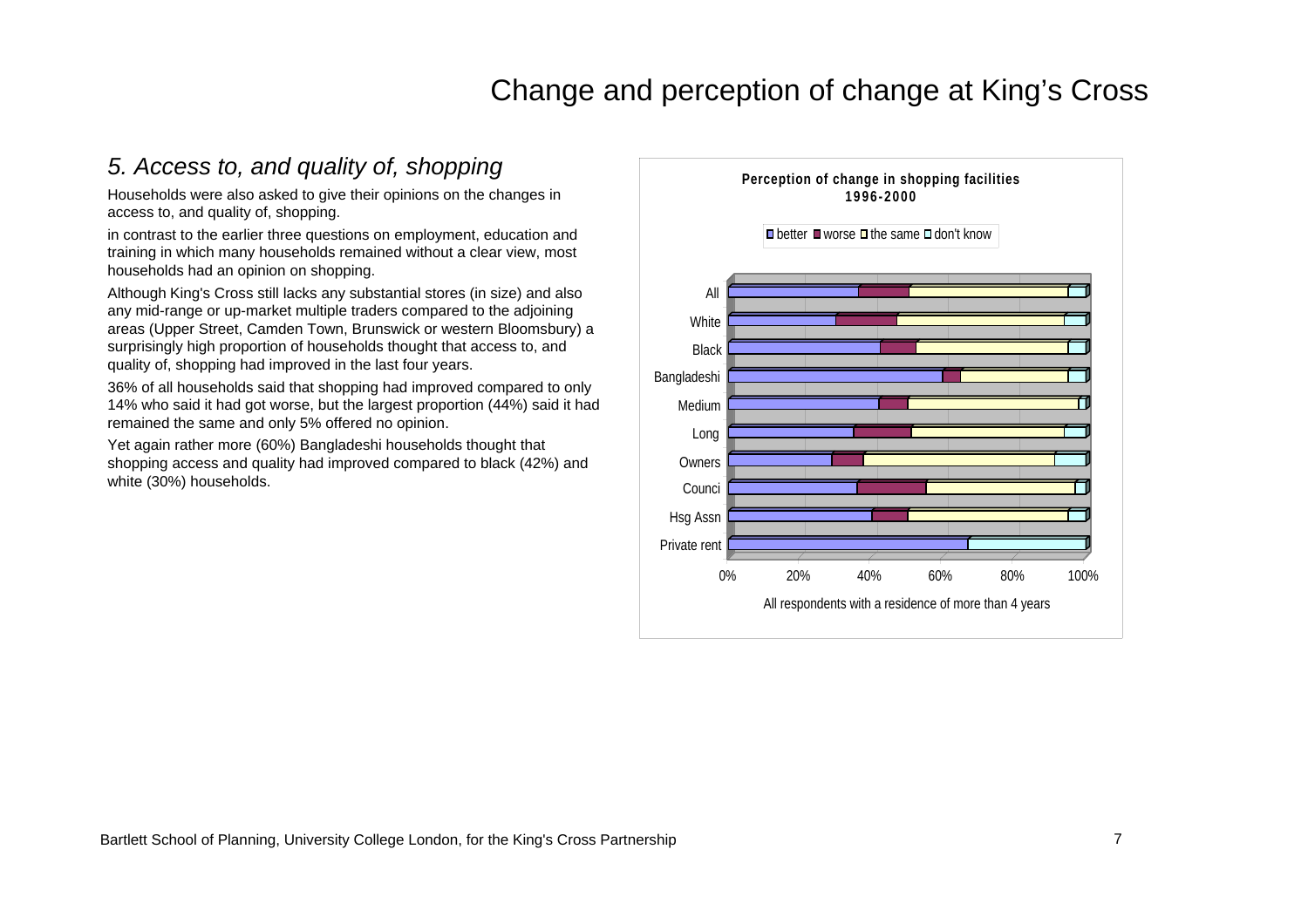#### *6. Quality of housing conditions*

The improvement of housing is another important social objective in the ongoing regeneration programme in King's Cross.

Among all households, 32% responded that the quality of housing conditions had improved, with only 16% considering they had worsened and another 41% claiming they had remained the same. The level of satisfaction with housing improvement was marginally highest among whites followed by Bangladeshi households with the black households being the least satisfied. In terms of length of residence, medium and long term residents were more satisfied than the recent arrivals.

Council tenants were least likely to consider that conditions had improved, followed by housing association tenants, owner-occupiers and private tenants.

Actual occupancy ratios (number of people divided by habitable rooms) were calculated to give an indication of the level of crowding. In the whole survey we found an average of 0.7 people per habitable room, the most common experience being in the range 0.50-0.99, i.e. between one and two rooms per person.

However, this masks a considerable concentration of overcrowding in certain groups. We found that while 46% of Bangladeshi households had occupancy ratios worse than 1.5 people per room, the proportion within the black households was 14% and a mere 2% among the white households. Of all households, 27% were found to have an occupancy of more than 1.5 persons per room - i.e. to be overcrowded.

The data we have gathered on households confirms the presence of a settled community in part of the housing stock alongside another part of the stock in which there is turnover and growth. Some serious overcrowding exists among both longer-term and medium-term residents, but those with plenty of space are overwhelmingly long-established white residents, and are either owner-occupiers or council tenants.

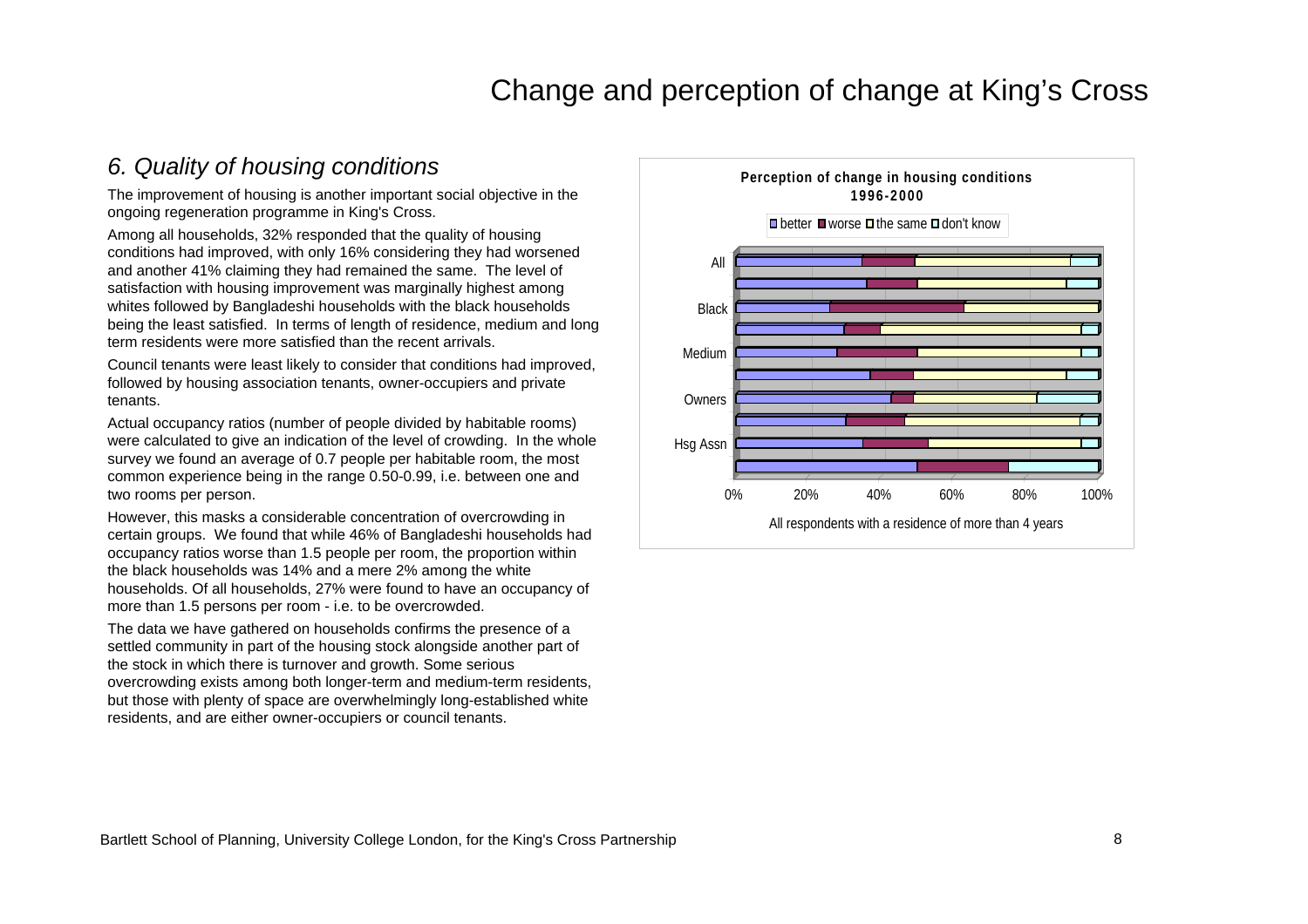### *7. Racial harmony*

Respondents were asked whether they thought race relations had changed for the better, got worse or stayed the same over the last 4 years.

Among all households, more people (23%) said that ethnic relations had improved in the last 4 years than that they had worsened (17%).

A substantial 43% said that there had been no change and 17% that they didn't know.

While only 19% of white households perceived improvements in race relations, the proportion was marginally higher among blacks (21%) and was much higher among the Bangladeshis (63%).

There was also a significant gender difference with more than twice as many male respondents as females reporting improvements in racial harmony.

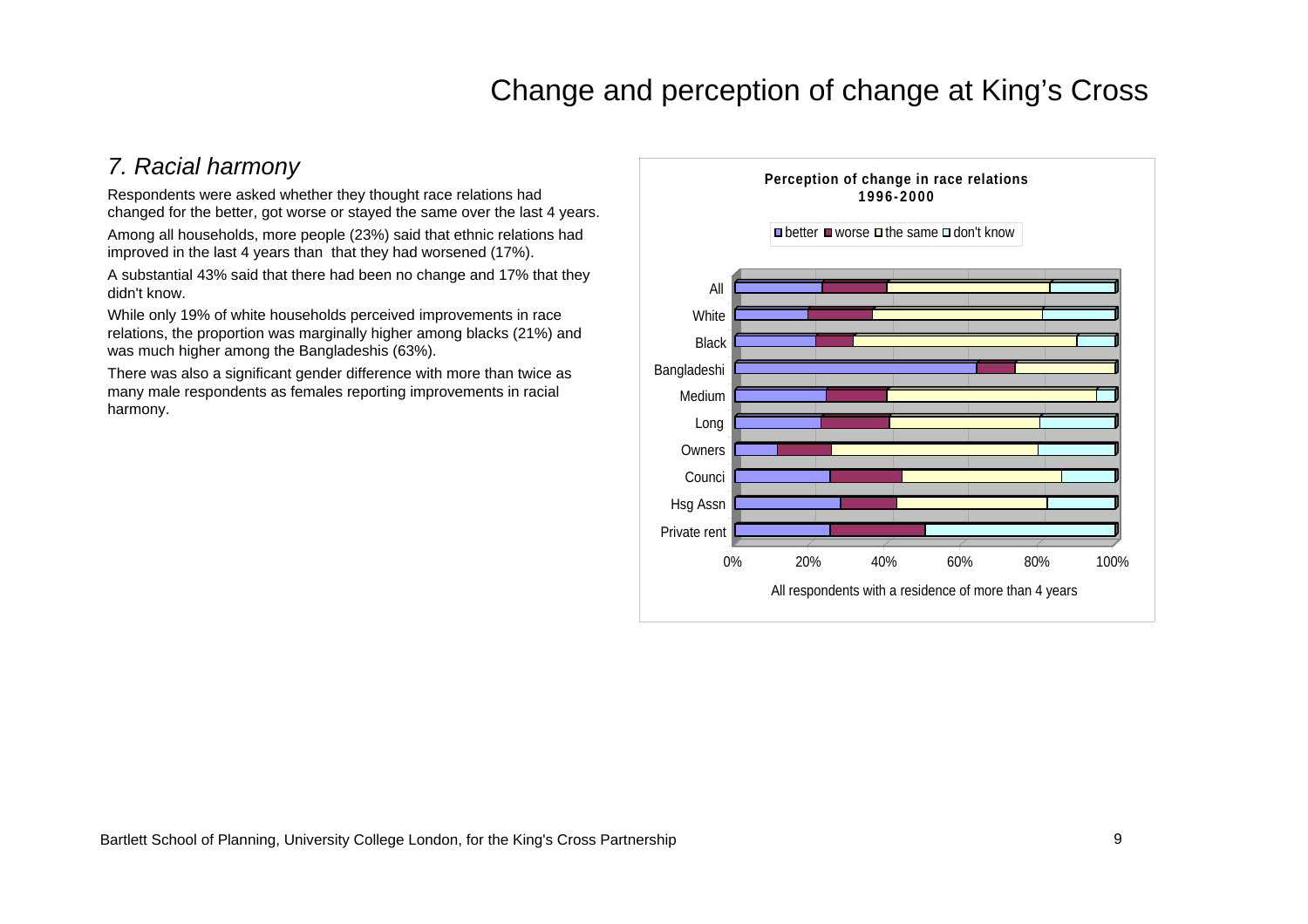### *8. Leisure, entertainment and sports facilities*

As to their perceptions of changes in leisure, entertainment and sports facilities in King's Cross, 24% of respondents said these had improved compared to 12% who said they had worsened. Again substantially more people (36%) reported no changes while 28% said they did not know.

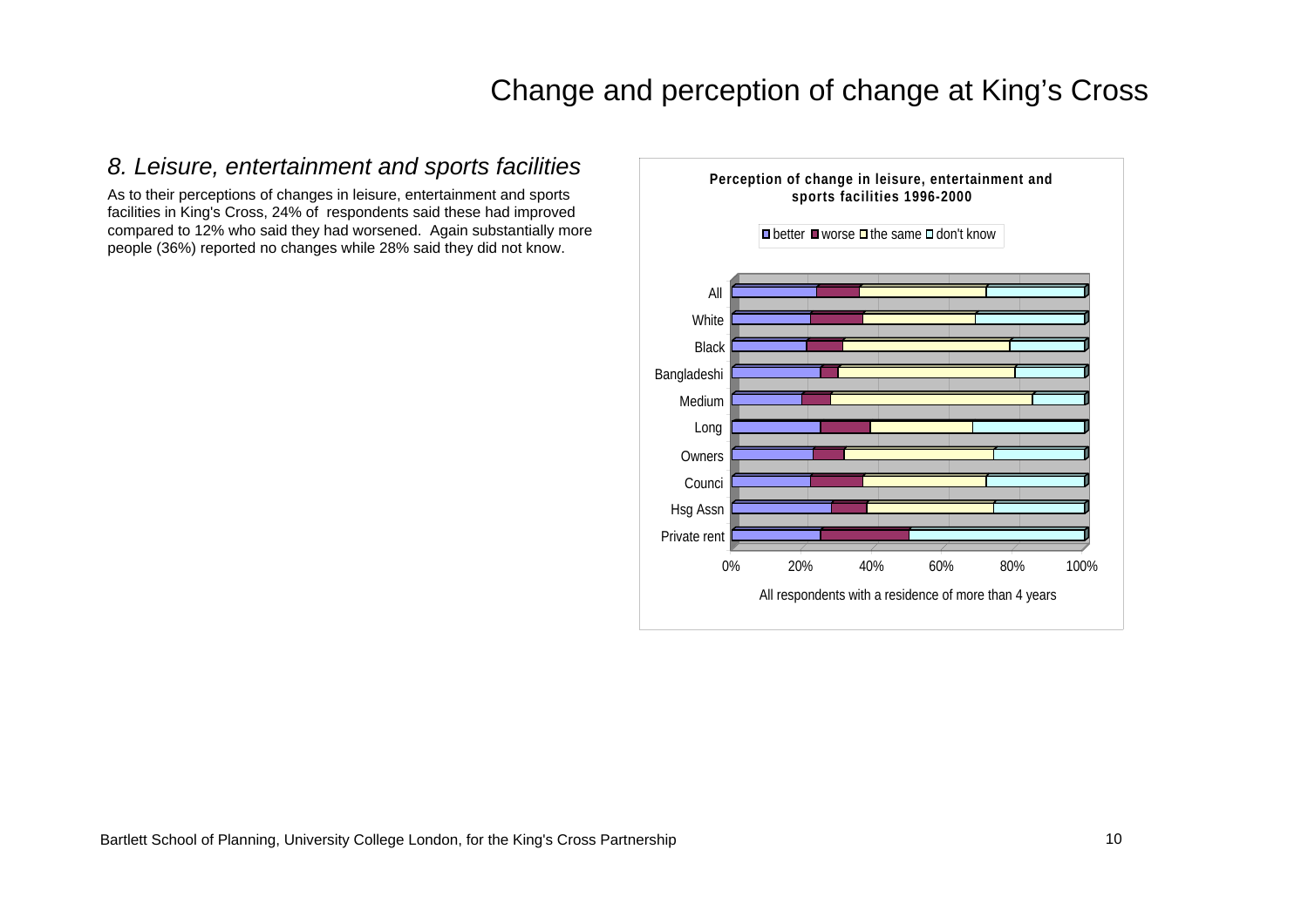#### *9. Health care facilities*

Our survey showed that 34% thought health care facilities had improved and 10% thought that they had deteriorated, 51% thought they had remained the same and 6% offered no opinion.

A notably higher (55%) proportion of Bangladeshi households reported improvements compared to 34% of white and 33% of black respondents.

The percentage of healthy households was marginally higher among whites (79%) followed by blacks (74%) with the Bangladeshis at 70%. Long-term residents were more likely to report poor health than recent- or medium-term residents. However, among long-term residents are most of the frail elderly people. Poor health was prevalent among council tenants with 33% saying that household health was not good or was poor, followed by housing association tenants at 27%. By comparison, owner occupiers and those renting privately enjoyed better health with only 6% reporting their health as not good or poor.

Of all households, 29% contained a member with a long-term illness. Within the ethnic groups the proportion was 25% for the whites, 39% for the blacks and 35% for the Bangladeshis. In terms of length of residence, long-term households were twice as likely to have a person with a longterm illness as recent- or medium-term households. Again council tenants came out worst with 38% of households having a member with a long-term illness, followed by those in housing association units at 30%, owner

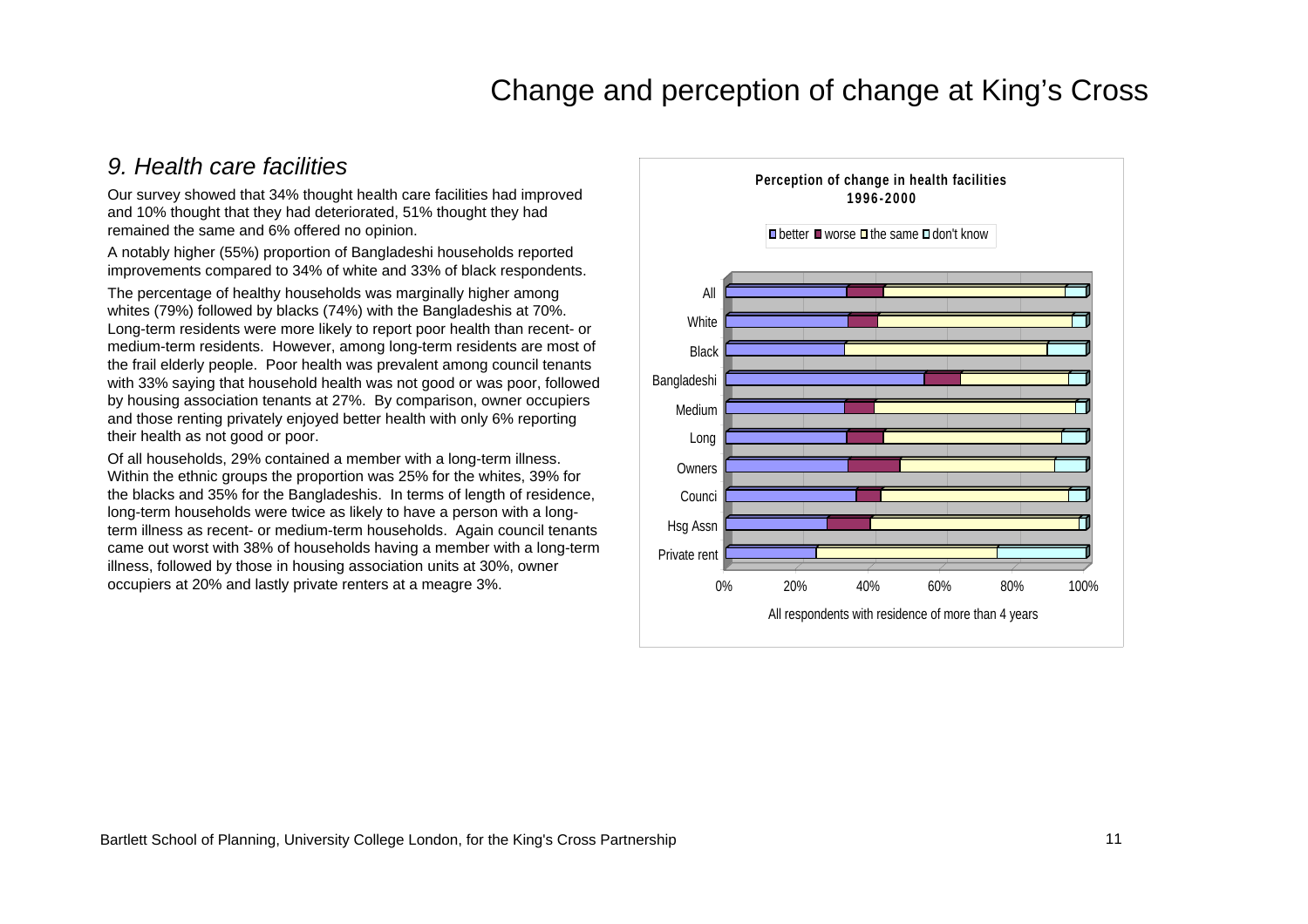### *10. Crime*

Households were asked to look back over the last 4 years - spanning the period of regeneration activity in the area to date - and say to what extent they thought that the area had changed in the level of crime. Twenty-four percent said that it had got safer compared to 31% who thought the area had got less safe while 38% claimed that it has remained the same. A higher proportion of ethnic minority residents (32% black and 53% Bangladeshi) thought that the area had got safer than did white residents (19%). When the length of stay was taken into account, only 23% of long term residents thought that the area had got safer compared to 28% of medium term residents.

The picture which emerged was that long term residents were more negative about the area compared to medium term residents. Although reporting the highest feeling of insecurity at home, the proportion of people saying that the area had got safer was highest among council residents (27%) followed by owners and private renters (25%) and housing association tenants (15%). When analysed according to age group, the feeling that the area had got safer was highest in the 15-29 age group (48%), low in the 60+ (25%) and lower still in the 30-59 age group (19%). A slightly higher level of men (28%) reported improved safety compared to women (22%).

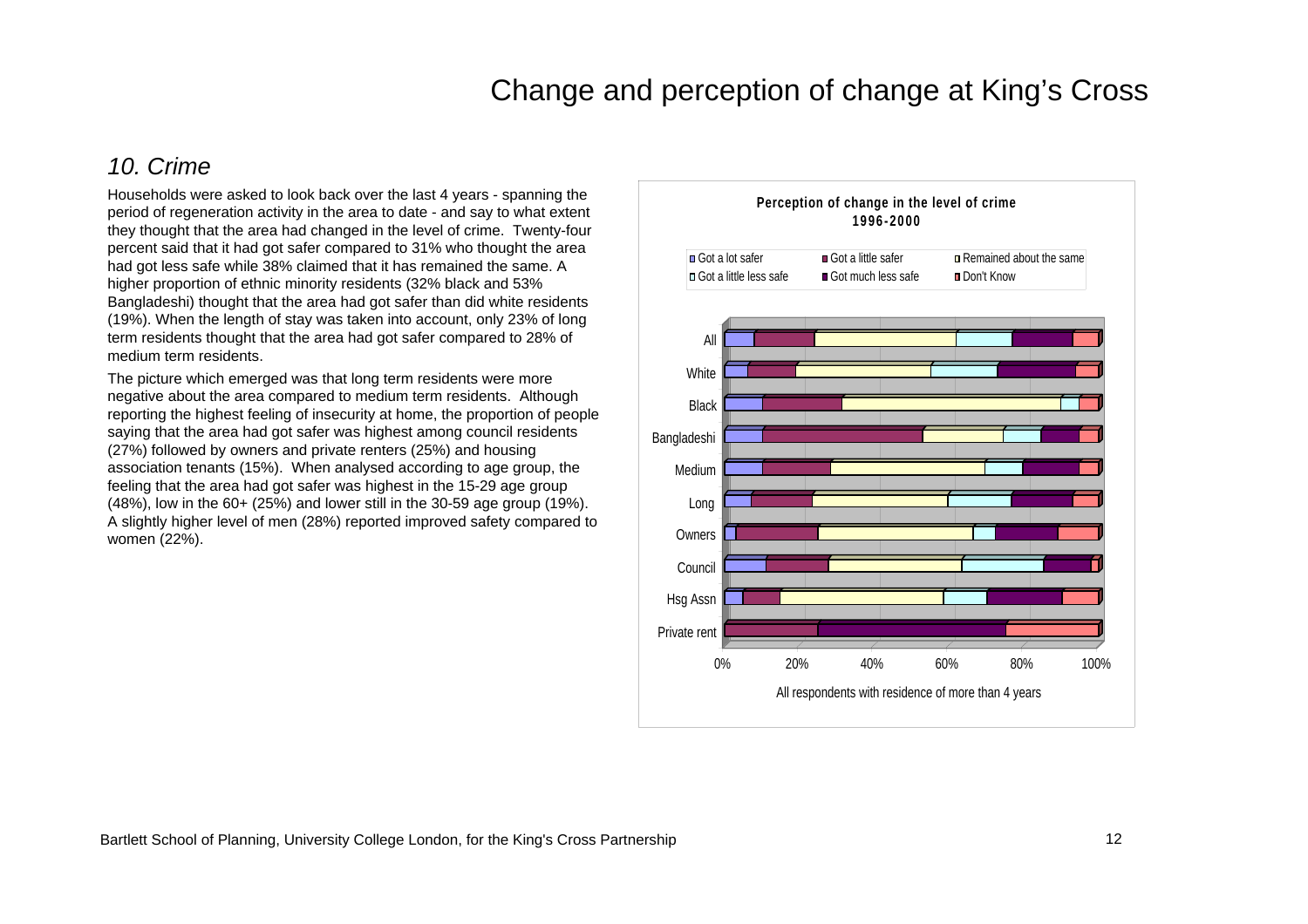#### *Experience of crime*

In addition to soliciting respondents' feelings and behaviour on crime and safety, households were also asked about their actual experience as victims of crime.

 It was important to examine the relationship between fear of crime and actual crime. After all, it is often argued that fear of crime is more of a problem than actual crime. While 51% of all households had had some experience of crime, 49% had no experience at all.

When disaggregated according to ethnicity, the experience of crime was higher among the white households (58%) and lower within the other two ethnic groups (32%). The high experience of crime among the whites might serve to explain the negative feelings discussed earlier.

Was the crime level experienced by whites disproportionate to their population? To answer this question it was necessary to examine crime levels across the three main ethnicity's rather than within. It does appear that white households were slightly more strongly represented among those households experiencing crime: although forming 62% of all sampled households, they accounted for 71% of households experiencing crime.

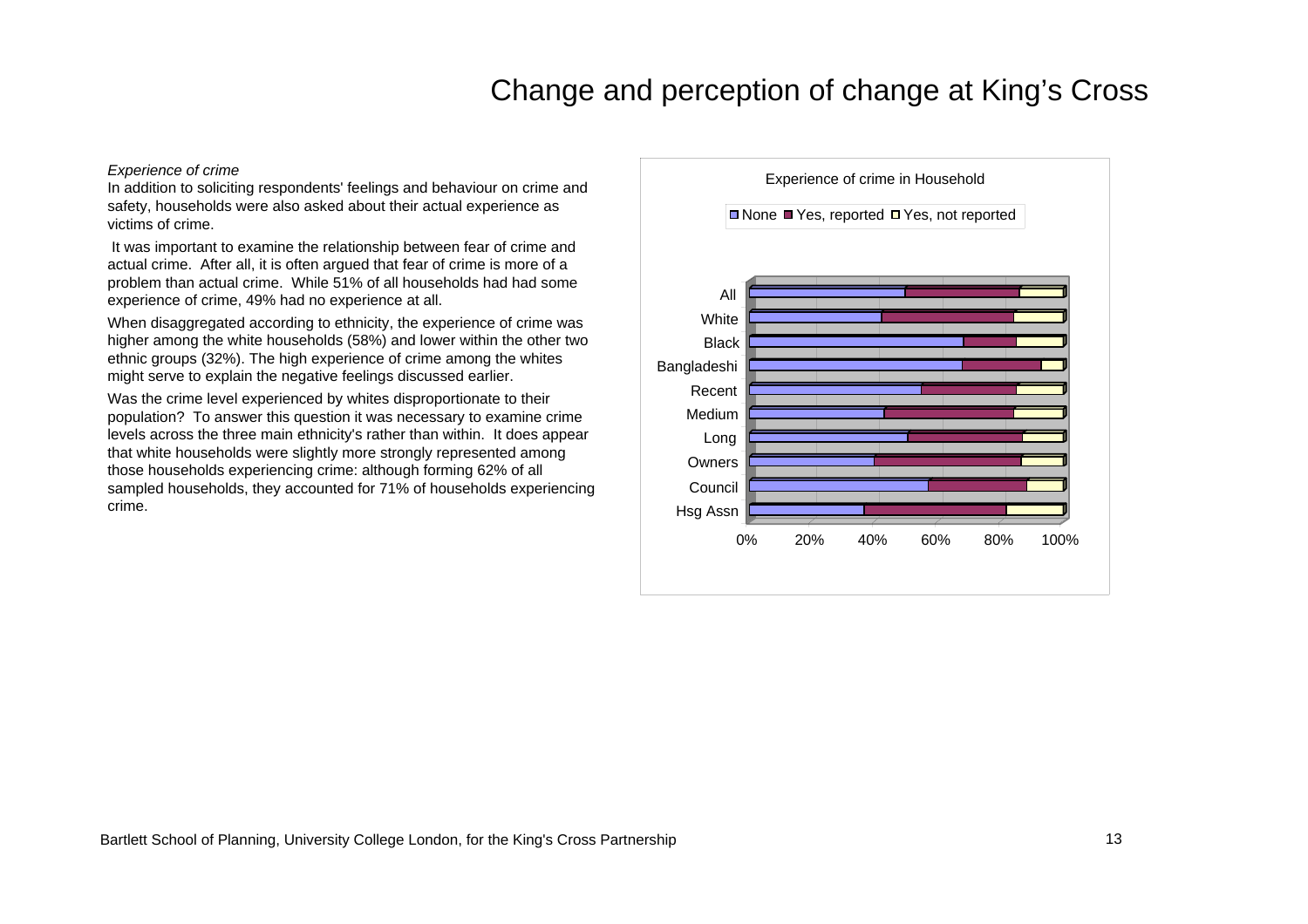#### *11. Attractiveness of the area*

A question on the attractiveness of the area revealed that households had some strong views with 41% reporting that the area had improved compared to 20% who thought it had deteriorated and 35% considering that it had remained the same. Only 4% did not have an opinion.

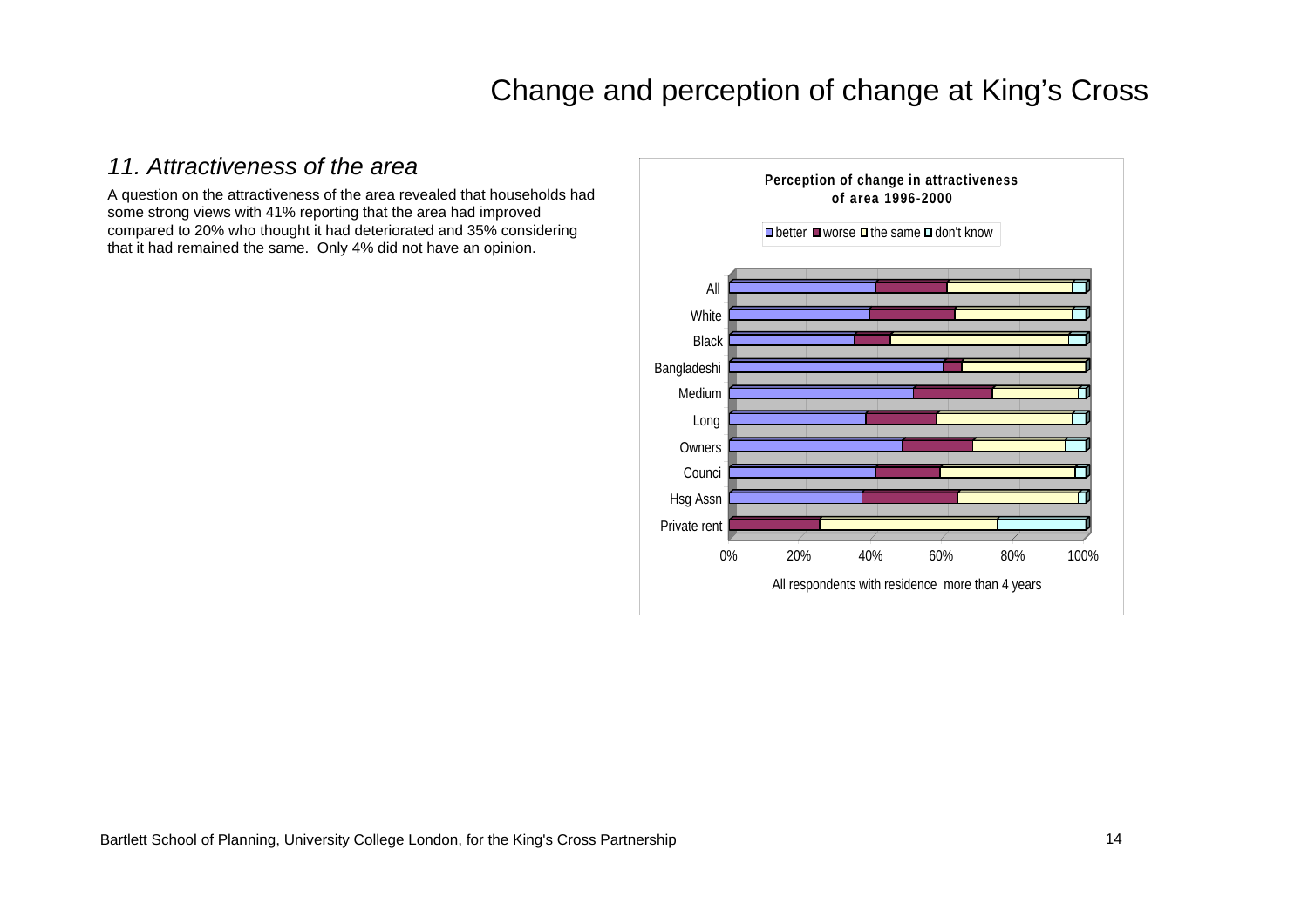#### *12. Households and the Partnership*

More people were aware of the Kings Cross Partnership (than of the Single Regeneration Budget - the SRB) with 44% saying that they knew about the Partnership compared to 56% who did not.

Although black households were more likely to be aware of the SRB programme than the Bangladeshis, they were the least informed about the existence of the Partnership with only 30% saying they new about the Partnership's existence compared to 38% of Bangladeshis. Knowledge about the Partnership (and of the SRB) was highest within the white community with 50% of households saying they knew about it. While knowledge about the Partnership was marginally higher for council (40%) and housing association tenants (44%) compared to private renters (36%), owner-occupiers at 68% were most likely to know about it.

Respondents were shown the Partnership newsletter and asked if they had seen or read it. Fifty percent had not seen it, while 16% had only seen it and 34% had read it. White households were most likely to have read the newsletter followed by black, and Bangladeshi households were least likely to have read it. Analysed by tenure, it was owner-occupier households who showed the highest interest in reading the newsletter, followed by housing association tenants, with the least interest coming from the private renters.

 Most respondents were aware of Partnership activity to improve the general environment; this was followed by housing improvements, and support for small business. Partnership efforts at improving education came in at fourth place ahead of job creation which was in last place.

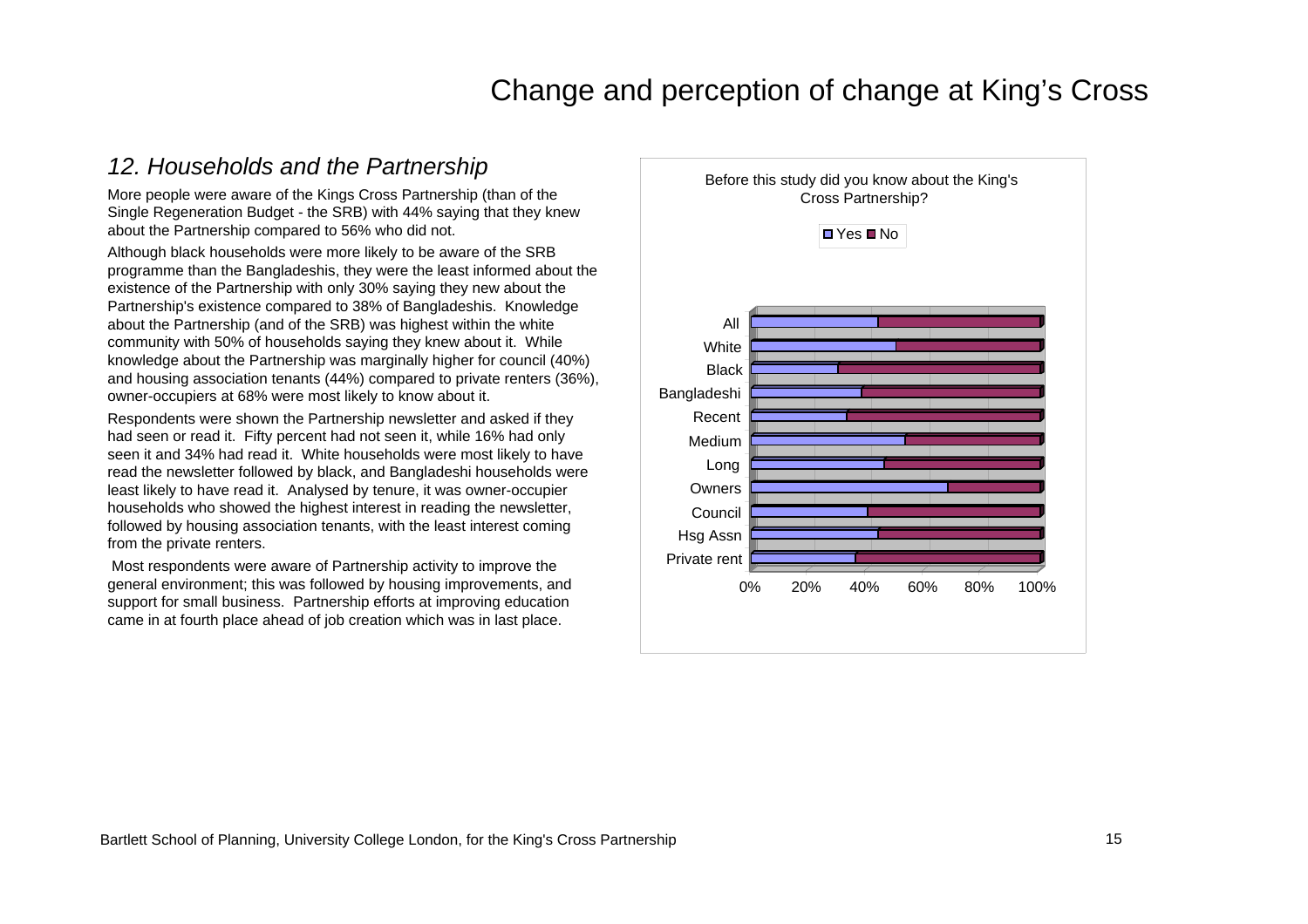#### *13. Economic activity in the SRB area*

The research team contacted all the large and medium sized public service, voluntary and private enterprises to be found in the area, plus a sample of the small ones, in 2000 and 2001. In total we estimate that about 1000 enterprises are active and the figures presented here are weighted to form an estimate for all of them.

As with households, the businesses in the area are a mix of longestablished and new ones: about a third are start-ups within the last 5 years while a quarter have operated here for more than 20 years.

The survey confirms the observation that King's Cross is remarkable for the lack of corporate and large businesses. Three quarters of all businesses were owned by their managers and sixty-five percent were either described as private or partnerships: three quarters of businesses in the retail and restaurant sector were of this type. Limited companies accounted for 16% of all businesses with manufacturing and transport and manufacturing proportions being considerably higher at 45% and 27% respectively. At 15%, there were nearly as many Not-For-Profit organisations (co-operatives, community businesses, registered charities and Trade Unions) as they were companies. While private businesses tended to be small, other types of establishments were mostly medium or large.

*Who are the firms serving? Are firms prospering and expecting to grow?* Businesses in King's Cross have a broad client base - serving local, regional, national and international users. While 43% of all establishments estimated that their face-to-face sales/services to local people accounted for over 75% of trade, 12% of all establishments estimated that over 75% of their face-to-face trade was with regional, national and international customers. Other business (not face-to-face) ranges much more widely with manufacturers, wholesalers, some retailers and many services reporting their main client base abroad or spread across the UK.

Most businesses were optimistic about their ability to respond to changing customer levels - small firms more so than large ones, and with manufacturers least optimistic. This may reflect the experience of recent growth: most firms had increased their turnover in the last 4 years, the exceptions mainly being in manufacturing and some transport/storage fields. Turnover growth is expected by the great majority of firms: all the biggest ones, most of the medium ones and a majority of the small ones. Pessimism about turnover growth is to be found among some of the newer establishments.

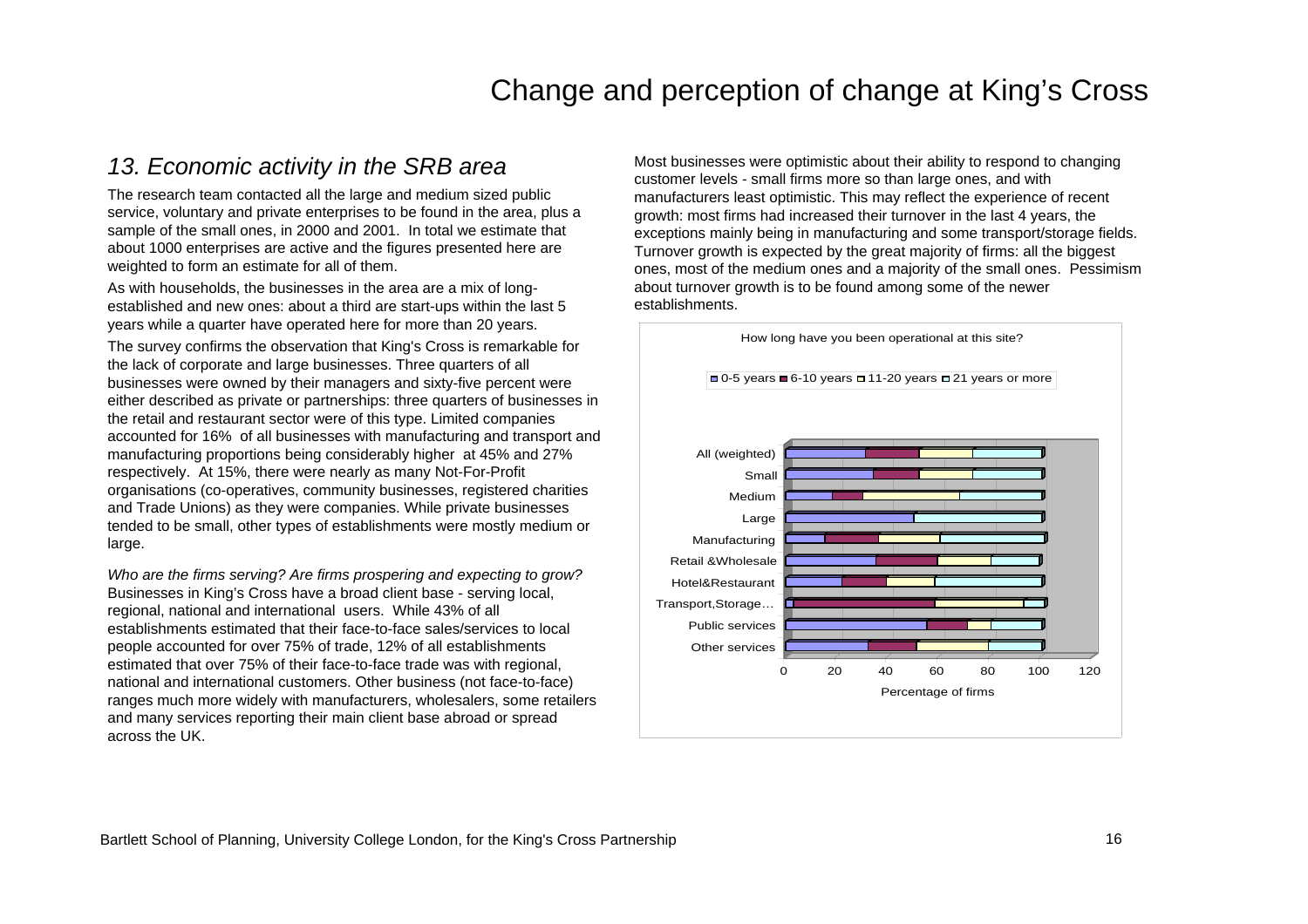### *14 Business premises, rents and location*

The great majority of firms occupy freeholds or have leases longer than 15 years. The rest of the businesses occupied their premises on shorter leases or licenses. The newer firms, and those in public and non-profit services were the most likely to be insecure in their premises.

Rents for business space vary enormously: nearly half pay less than £100 per square metre per year, while nearly a fifth pay over £300. It seems to be anxiety about future rental growth which firms are troubled by, rather than short leases: half the firms considered that their capacity to cope with rent increases was not good.

#### *Location factors - for and against King's Cross*

The centrality of the area, transport networks, proximity to clients and low rents were strong determinants in business locational decisions. Favourable features of the location were stated as accessibility, intense pedestrian activity, the general reputation of the area and specific attractive features of the area or building.

But half the firms, especially smaller ones and non-profits, experience problems operating in the area. The burden of rents and rates are given greatest weight here, followed by staff recruitment and retention, problems of parking and loading and the costs of crime and crime prevention.

Firms were asked whether they expected to remain in the area. About a third expected to stay indefinitely, another third hoped to remain for the foreseeable future while the other third hoped or expected to move usually because their tenancy would expire or their premises needs would change. Of those envisaging a move, about a third would stay in the area and a third look elsewhere in Inner London. Many said they would like help with moving, or with meeting rising rents.

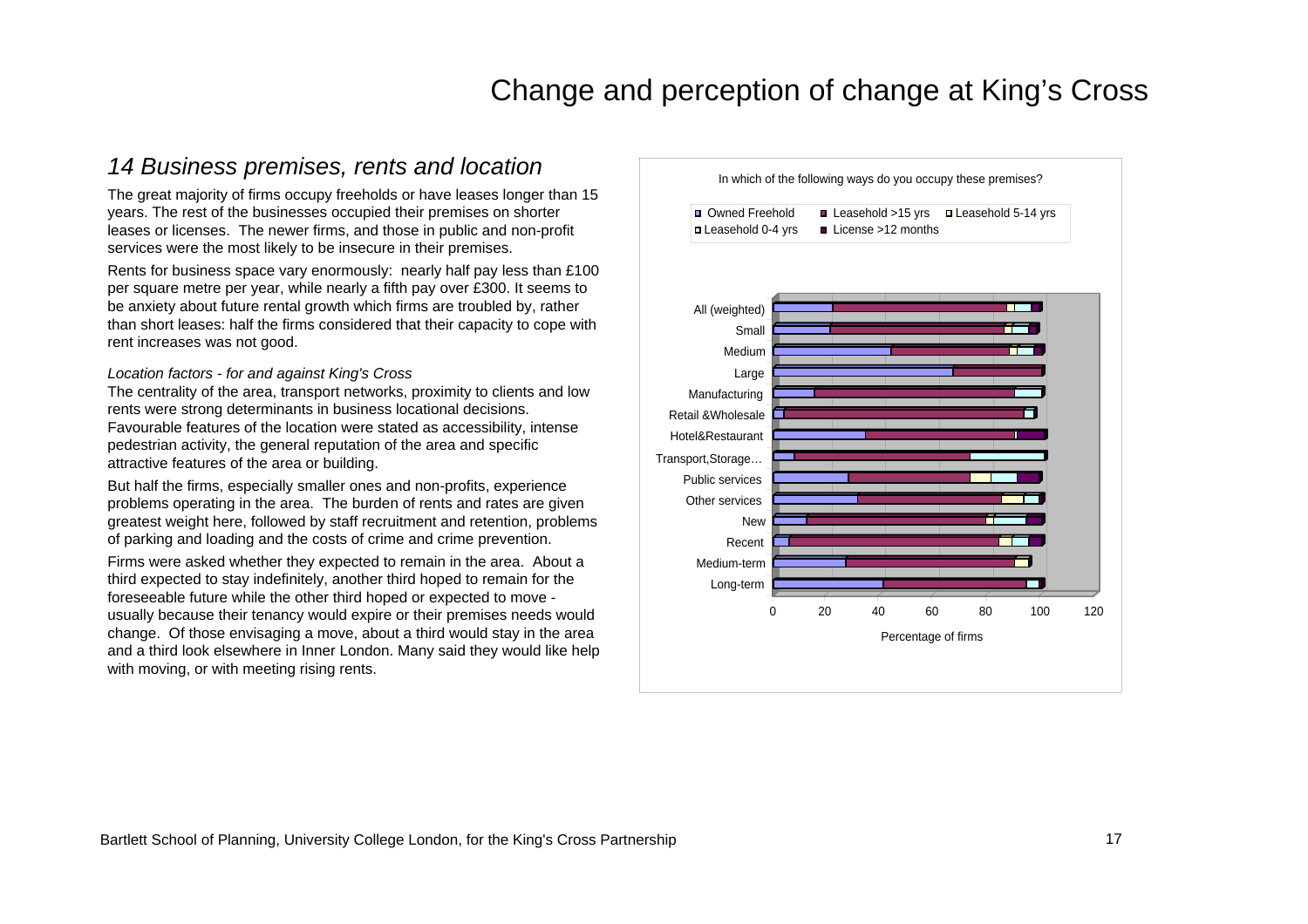#### *15. Jobs*

At the time of this survey, only 17% of employees in King's Cross also lived locally, 29% travelled from the rest of inner London, 23% from outer London and 14% from outside London

Hotels, restaurants, and to a lesser extent retailing, were the strongest employers of local labour. Manufacturing was more likely to employ from the rest of inner London and transport, storage and communications from beyond outer London. The proportion employing local people was highest among private firms and the highest proportion employing from the rest of inner London was to be found among companies and not-for-profit organisations. Outer London residents were more likely to be employed within public bodies and in medium size and large firms.

Seventy four percent of all full time employees were white with 26% being from ethnic minority groups. Full time ethnic minority employees were concentrated in small privately owned firms particularly in the retail/wholesale and transport, storage and communications sectors.

#### *Recruitment*

Medium size firms were least likely to try to recruit locally; small and large firms do make efforts. At 58% hotels and restaurants were more likely than all other sectors to look for local labour. Not-for-profit organisations were more active than all other ownership types in their pursuit of local labour.

Of those firms that aim to recruit local people, only 18% claimed to have been very successful, another 45% had been fairly successful while 30 percent had not been successful at all. While similar proportions of large and small firms had intentions of recruiting local labour, the latter had been more successful than the former. By sector, hotels and restaurants had been very successful, manufacturing, transport, storage and communications and other services were fairly successful. Generally, it was privately owned firms who had been more successful at local recruitment with companies being the least successful.

Firms use formal and informal methods to recruit. Large firms make more use of formal media (and tend to seek people with very specific qualifications and skills) while small ones and some medium ones rely heavily on word of mouth. Recruitment problems (and unfilled vacancies) were reported most often by larger companies and non-profits. A total of 271 unfilled vacancies were reported.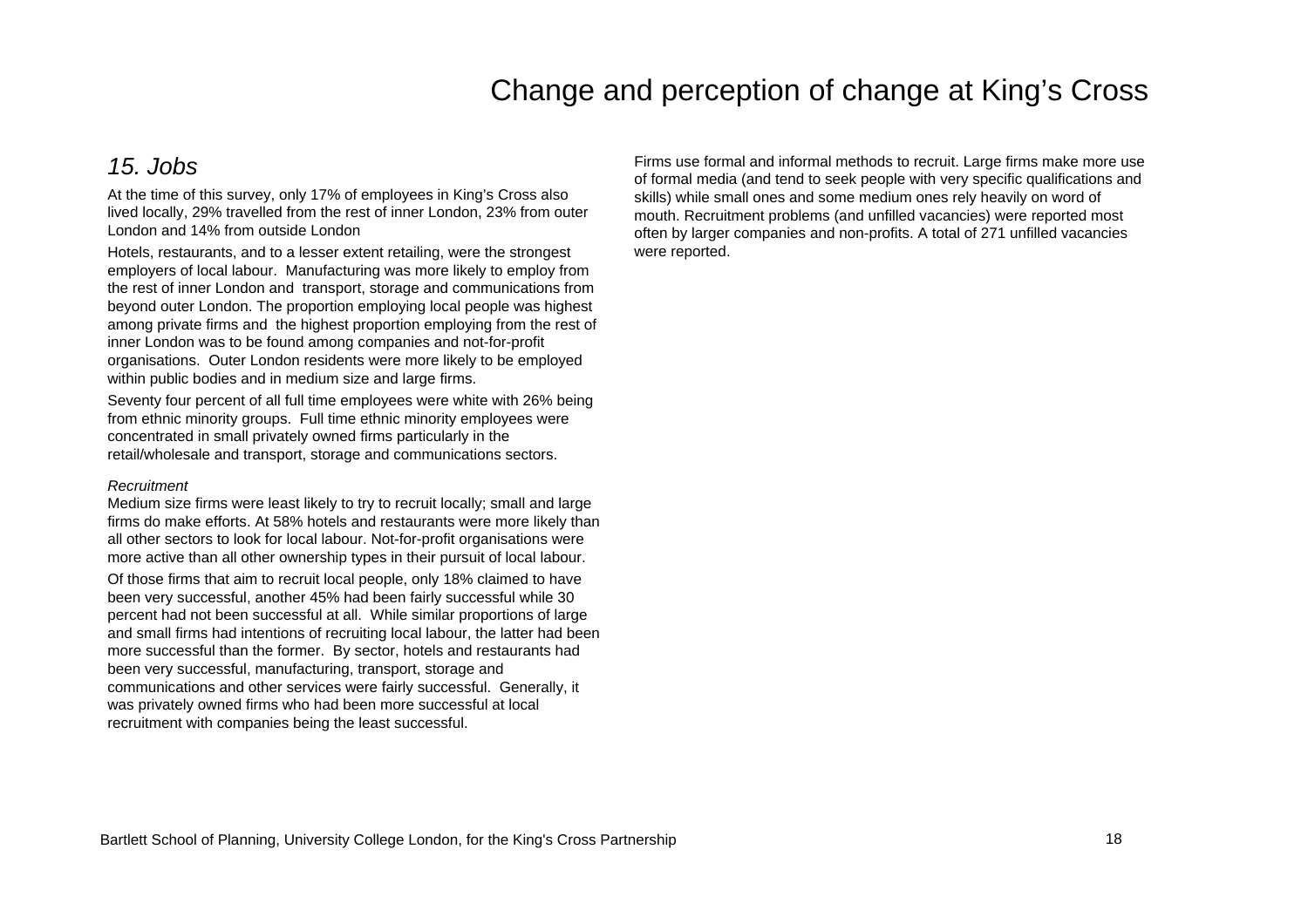#### *16. Business and regeneration*

Two thirds of those interviewed knew of the King's Cross Partnership, the proportion highest among medium-sized firms and among companies and non-profits, rather than small firms.

Only about 12% of firms had actually been involved in Partnership activities or projects. Eighty-seven percent had no involvement at all with only 1% saying that they had tried, but failed. Of those who had been involved it was mainly medium and large size firms, more likely to be in the public services, owned as not-for-profit or as public bodies. The firms least involved tended to be in the retail and wholesale, and transport, storage and communications sectors, and firms in private ownership.

Those who had participated reported a wide range of engagements: facade improvements, equipment and start-up grants, education and training and security projects. The range was widest among public services and for hotels. The main benefits reported elsewhere seem to have been mostly facade improvements.

Three quarters of firms expressed a willingness to take part in business forum activity in the area, and this proportion was above 60% in every single size-band, ownership type and category.

Asked about their priorities for business development, firms expressed the priorities summarised in this chart.

Twenty percent of all businesses interviewed said that the Partnership had done well (very well - 2%; fairly well – 18%) in addressing identified business development priorities as against forty nine percent who said otherwise. Thirty one percent of firms however failed to give a verdict, preferring to say they didn't know. Medium size firms, those in hotels and restaurants and public service sectors, and in not-for-profit ownership were most likely to be positive about the effectiveness of the Partnership's activities. Firms within manufacturing, retail and wholesale and other services sectors, were more likely to be negative about the Partnership's work in addressing identified business development priorities.

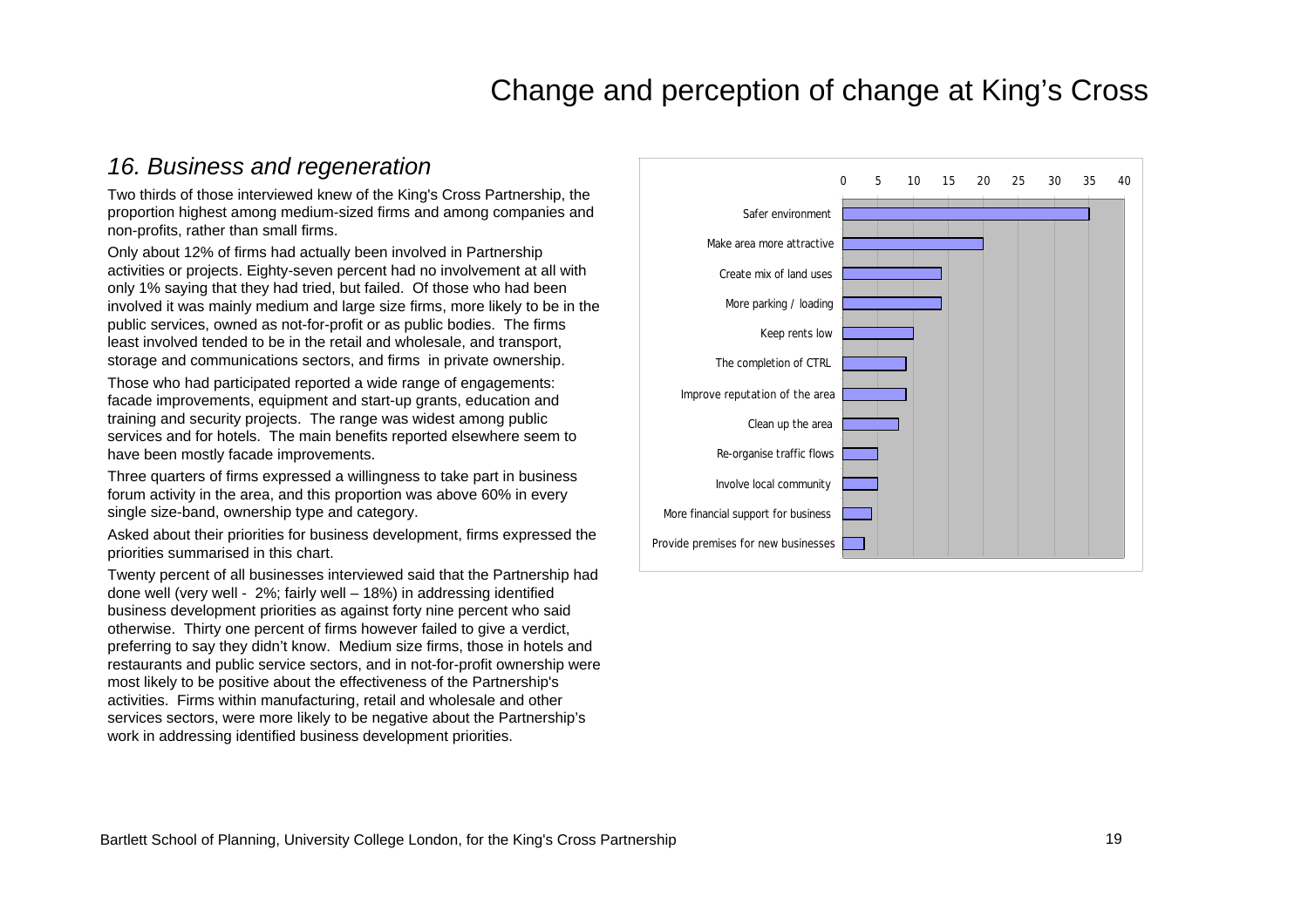#### *Conclusions and future strategies*

What do we make of all this? The general picture of perceived changes among residents in King's Cross was that, although most people thought that the situation had not changed in the last 4 years, comparatively more people reported improvements than deterioration.

No local social programme, however well designed and rigorously implemented will be able to eliminate unemployment, poverty, drug-related crime etc. On balance however, it would seem that King's Cross is making limited progress towards achieving its strategic objectives in the area. Household opinion and experience seems to bear this out except perhaps, among some sub-groups.

An attempt to link this progress to KCP's activity runs up against multiple policies all acting on the area. For example, in addition to KCP's attempts to reduce unemployment, there are other local and national programmes directed towards the same goal. Unemployment rates are also influenced by economic trends (which have improved employment steadily through this period).

Likewise, Partnership efforts at improving school performances operate alongside other similarly designed local and national programmes. Schools' achievements are also affected by other factors such as the amount of family support, length of time pupils have been in school, level of competence in English, and incidence of special educational needs. For these reasons, it is not possible to isolate the effects of Partnership activity from all the others, because other factors/activities will always impinge on the outcomes.

Social change is a lengthy and slow process. It is difficult to think that these changes will be dramatic after only 4 years between the beginning of the Partnership and this first survey. Re-survey would reveal some further changes, but some of the impacts may not even be evident until after the life of the Partnership is over.

#### *Issues and priorities for the future*

The institutional and policy contexts within which the KCP was created six years ago have changed. In July 2000, The London Development Agency (LDA) and the Greater London Authority (GLA) replaced GoL as a vehicle for regeneration funding in London. This is likely to have implications for the management and funding of local regeneration activities.

King's Cross seems likely to be a major growth centre in the Mayor's Spatial Development Strategy (SDS). The SDS seeks to ensure that the investments of hundreds of millions of pounds in the area will not threaten the sustainability and balance of the community and the economy.

With its seven year life span almost complete, the KCP is now trying to think about the future of King's Cross at the end of its seven-year funding programme and also in the context of the new institutional framework and London wide strategies now coming from the GLA/LDA. Discussions about the future should, in our view, include answers to the following key questions:

- how do you secure and sustain gains for the local community in the face of intensifying regional and local pressures (housing, employment etc)? Neither residents nor the very distinctive small and medium firms making up the local economy are in a strong position to sustain themselves.
- How do you help the under-employed into better jobs and help those excluded (either due to poor skills, ill health, discrimination, caring responsibilities or other reasons) into the labour market?
- What can be done to tackle the poverty affecting those outside the labour market – retired people and those dependent on benefits in the long term?
- How do you protect existing small and medium enterprises, nonprofits and community facilities from property market pressures, enabling them both to contribute to and benefit from the transformation of the area? This will involve continuing work on lowprofile interventions on rents and premises and on the management